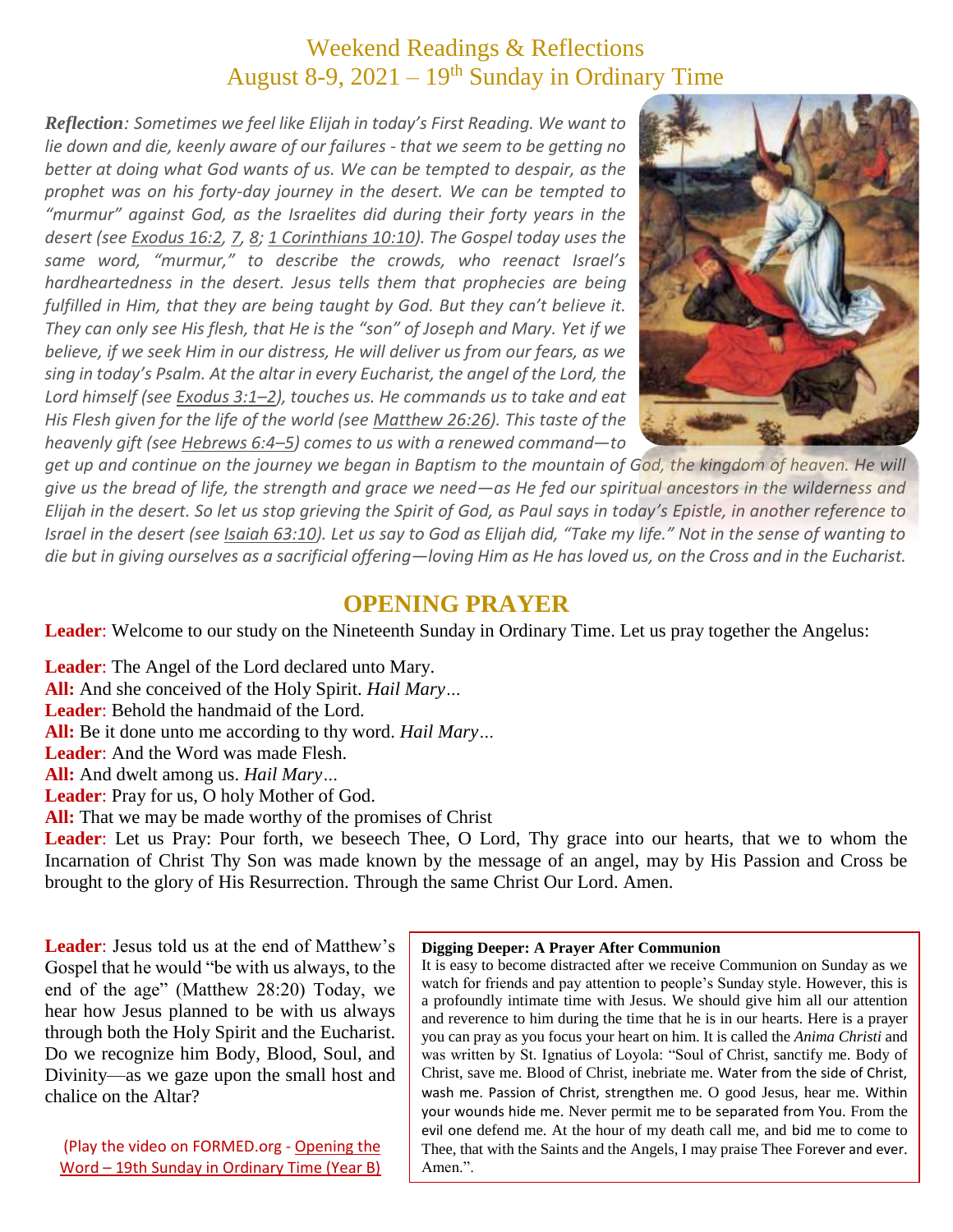### **FIRST READING** ~ 1 Kings 19:4-8 ~

Elijah went a day's journey into the desert, until he came to a broom tree and sat beneath it. He prayed for death saying: "This is enough, O LORD! Take my life, for I am no better than my fathers." He lay down and fell asleep under the broom tree, but then an angel touched him and ordered him to get up and eat. Elijah looked and there at his head was a hearth cake and a jug of water. After he ate and drank, he lay down again, but the angel of the LORD came back a second time, touched him, and ordered, "Get up and eat, else the journey will be too long for you!" He got up, ate, and drank; then strengthened by that food, he walked forty days and forty nights to the mountain of God, Horeb.

**The continuing theme of being 'fed by God' is developed in the readings this week. Elijah sits exhausted under a tree in the desert. He is being hunted down by Princess Jezebel who was married to the King of Israel. She tried to replace all prophets and temples of Yahweh by importing 450 prophets and followers of Baal from her homeland in Sidon. Elijah has just killed them all and is now on the run! (see 1Kings 18, 19-46).**

 **Have you ever got into difficulty as a result of obedience to God? Have you ever said to God: 'this is enough'? Is there any painful purifying of the Church that you find particularly difficult to participate in and endure?**

**God encourages Elijah not to focus upon his own pain and fear. God wants to offer food and strength for the 40-day journey ahead.** 

- **Do you tend to focus on your own pain and mumble and groan? How could you develop a habit of being open to help and 'being fed'?**
- **God wishes us to move from simply surviving to thriving. If you were to ask God or someone for help, what would be your question in one sentence? How could you grow your hunger so you experience being 'fed' with scripture and the Eucharist?**

### **SECOND READING** ~ 2 Ephesians 4:30-5:2 ~

Brothers and sisters: Do not grieve the Holy Spirit of God, with which you were sealed for the day of redemption. All bitterness, fury, anger, shouting, and reviling must be removed from you, along with all malice. And be kind to one another, compassionate, forgiving one another as God has forgiven you in Christ. So be imitators of God, as beloved children, and live in love, as Christ loved us and handed himself over for us as a sacrificial offering to God for a fragrant aroma.



**St Paul teaches that we were 'sealed' at our Baptism. A 'seal' was a special jewel or stone or metal cylinder marked with a sign and pressed upon clay or wax or object. The mark - seal indicated the owners signature, ownership, authority on a legal document or object. The link between the person and / or object was now displayed to the world. As sealed people we are to witness to whom we belong. Paul inserts attributes displaying God; kindness, compassion, forgiveness.**

 **Are you conscious of being sealed? Is there any anger or bitterness the spirit would like you to let go of so as not to grieve the spirit dwelling in you?**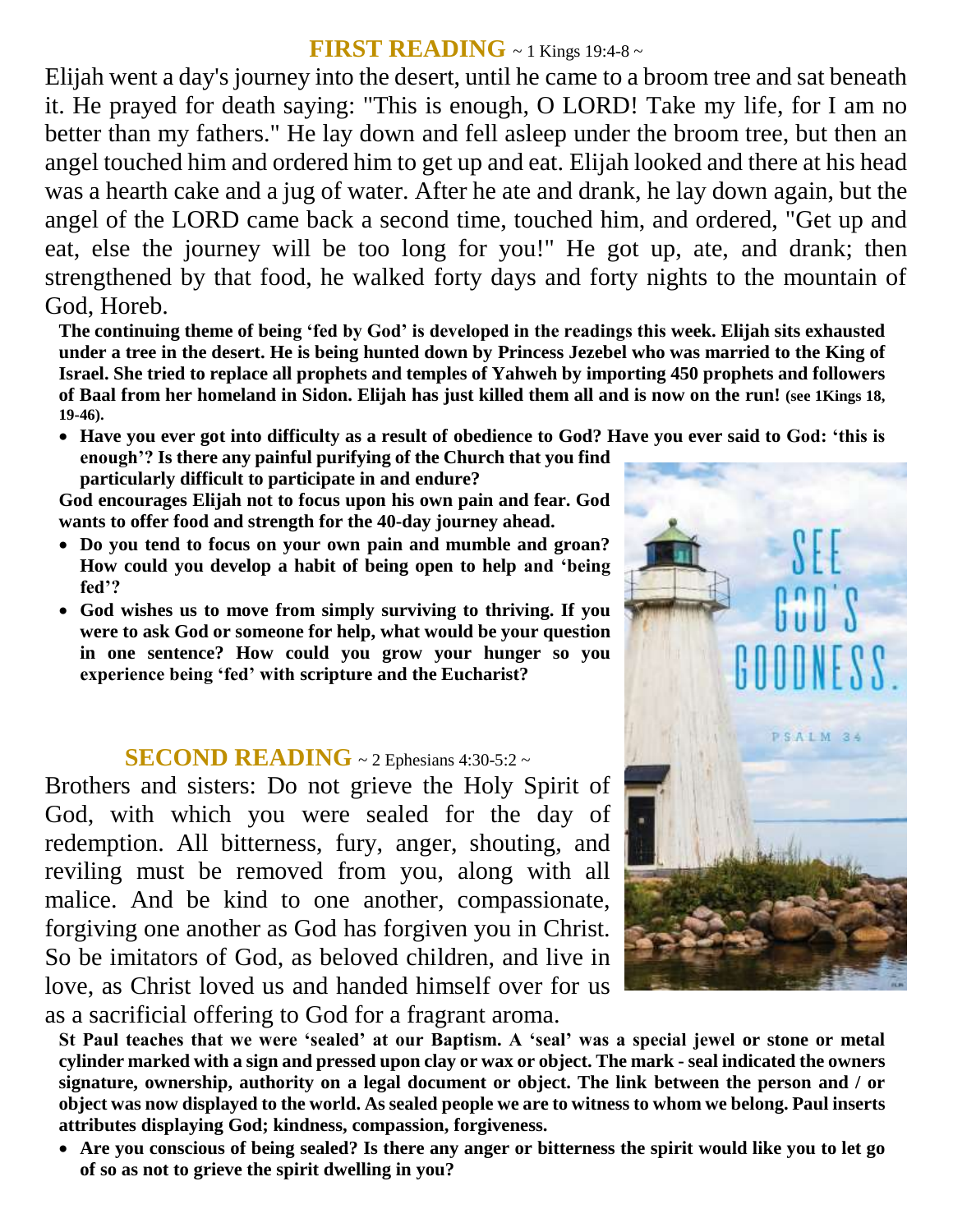#### **GOSPEL** ~ John 6:41-51~

The Jews murmured about Jesus because he said, "I am the bread that came down from heaven," and they said, "Is this not Jesus, the son of Joseph? Do we not know his father and mother? Then how can he say, 'I have come down from heaven?'" Jesus answered and said to them, "Stop murmuring among yourselves. No one can come to me unless the Father who sent me draw him, and I will raise him on the last day. It is written in the prophets: They shall all be taught by God. Everyone who listens to my Father and learns from him comes to me. Not that anyone has seen the Father except the one who is from God; he has seen the Father. Amen, amen, I say to you, whoever believes has eternal life. I am the bread of life. Your ancestors ate the manna in the desert, but they died; this is the bread that comes down from heaven so that one may eat it and not die. I am the living bread that came down from heaven; whoever eats this bread will live forever; and the bread that I will give is my flesh for the life of the world."

**Jewish people often referred to their laws as 'bread from heaven'. Their laws and teachings from Moses gave them life and revealed God to them. They grumble and murmur at Jesus' claim: I am the bread that comes down from Heaven. Hidden within this phrase Jesus is claiming the Divine Name I AM and to replace the law. He teaches further that he is true life-giving bread but that bread will now be replaced with flesh. John presents clearly the levels of meaning: Bread. Jesus. Flesh.** 

 **Can you see in this text of John 6 the threads of our belief that in the Eucharist / Mass it is truly the flesh of Jesus we receive? Do you recognize the invitation following reception of Jesus to now become life-for-the-world?**

**The only way God can be truly revealed is someone must come from God and live among us. This is indeed the great religious hope of the Jewish people. However, they become satisfied with the laws of God and were not ready to accept the person of God. Jesus claims he is this person truly from God, has seen God. This is the claim of Christianity that sets us apart from other world religions. Because Jesus is divine - God - among - us what he promises to give us - his flesh and blood - he can and will do.** 

 **As we approach the end of 5 weeks of teaching on the Eucharist consider prayerfully reading John 6. How would you explain the Eucharist now in your own words?**